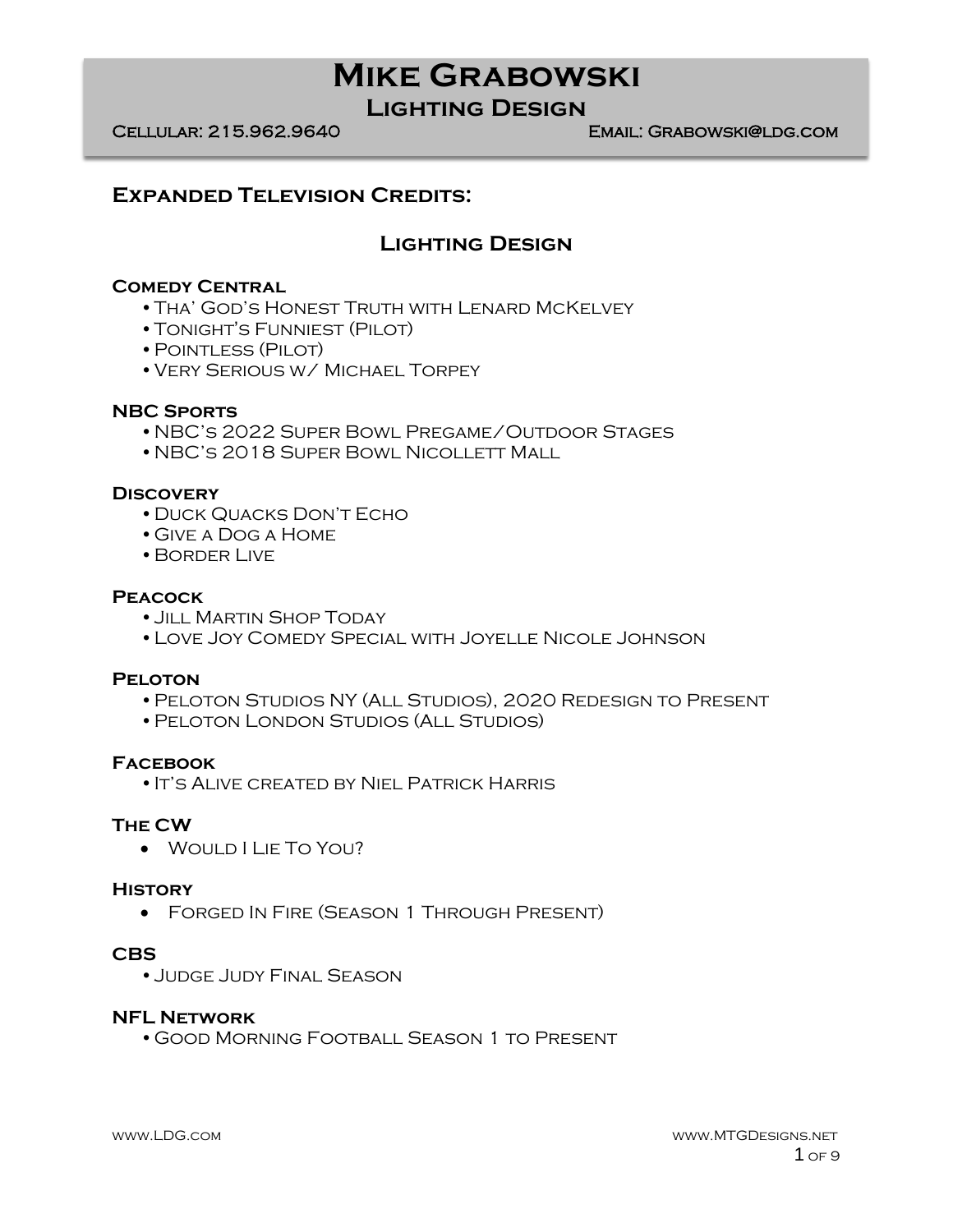## **Lighting Design**

#### Cellular: 215.962.9640 Email: Grabowski@ldg.com

#### **Turner Sports (Location)**

- •MLB on TBS, 2021 National League Championship Series
- •NBA on TNT, 2022 NBA All Star Game
- •NBA on TNT, 2022 NCAA Final Four
- NBA on TNT, 2022 Western Conference Finals

#### **EA Sports**

•Redwood City Studio

### **ABC**

- •Dick Clark's New Year's Rockin' Eve w/ Ryan Seacrest 2012- **PRESENT**
- •Good Morning America, Summer Concert (Select)

#### **Quibi**

- •Vox Presents Speedrun
- •MTV Presents Singled Out

#### **NJTV**

•American Songbook 2015-Present

#### **FuboTV**

• Comnebol Studio Coverage

#### **Adult Swim**

•Gigglefudge, USA with Paul Reubens

#### **AMC**

- •Dr. Who Aftershow Special
- •Comic Book Men Season 3- Present

#### **SeeSo**

•Debate Wars with Michael Ian Black

#### **BET**

- •2020-2021 Remote Location Specials
- •BET George Floyd Retrospective
- •BET Social Justice Specials
- •BET Town Hall in Charleston 2019
- •BET Town Hall in DC 2019
- 2016 ELECTION SPECIAL
- •Various Live Specials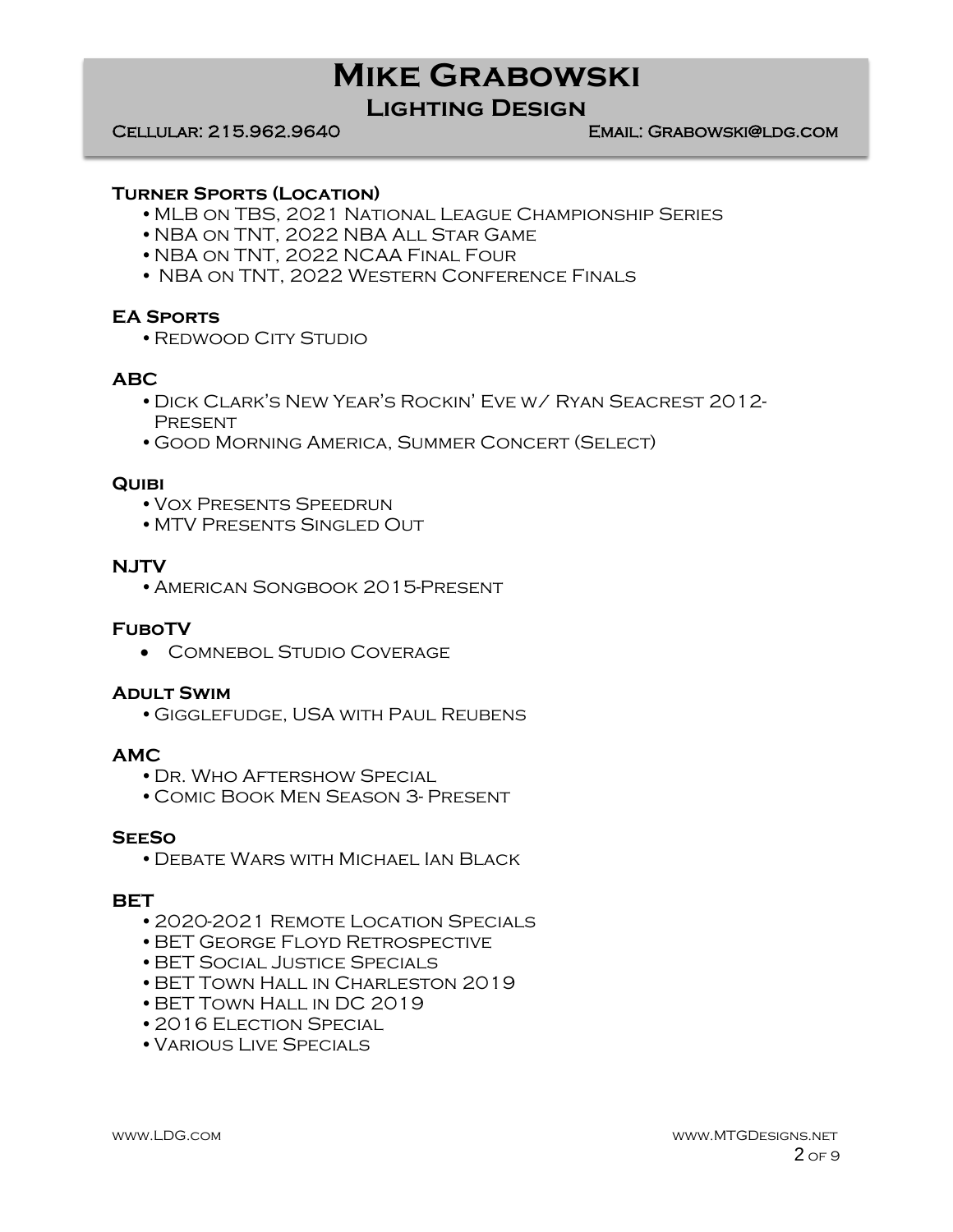## **Lighting Design**

Cellular: 215.962.9640 Email: Grabowski@ldg.com

#### **Vikings Entertainment Network**

•Minnesota Vikings Studio

#### **OVATION**

• INSIDE THE ACTORS STUDIO

#### **Viceland**

•Vice Live created by Spike Jonze

#### **NY1**

•Relaunched all studios in 2017

#### **Sportsnet New York (SNY)**

- DAILY NEWS LIVE
- METS TALK
- •Geico Sportsnight
- •Jets Pregame, Half Time, Post Game
- •Met's Pregame/PostGame
- •Loudmouths
- •Uconn Pregame/PostGame

### **Tonal**

•Tonal Studios NYC

#### **NBC**

- •NBC's Town Halls on Location 2016-Present
- •NBC's Commander in Chief Forum on The Intrepid 2016
- •NBC's Democratic National Convention Coverage

#### **MSNBC**

- •Trump Town Hall in Charleston
- •Clinton Town Hall in Springfield
- •Clinton Town Hall in Philadelphia
- •Sanders Town Hall in Philadelphia
- •Kamala Haris Town Hall
- •Morning Joe on Location
- •AOC Town Hall
- •Kirsten Gillibrand Town Hall

### **MTV**

- •TRL (Original Run)
- •TRL 2017 Relaunch
- •MTV Push Series
- •Wild N' Out Live Wraps
- •Beach House (Select)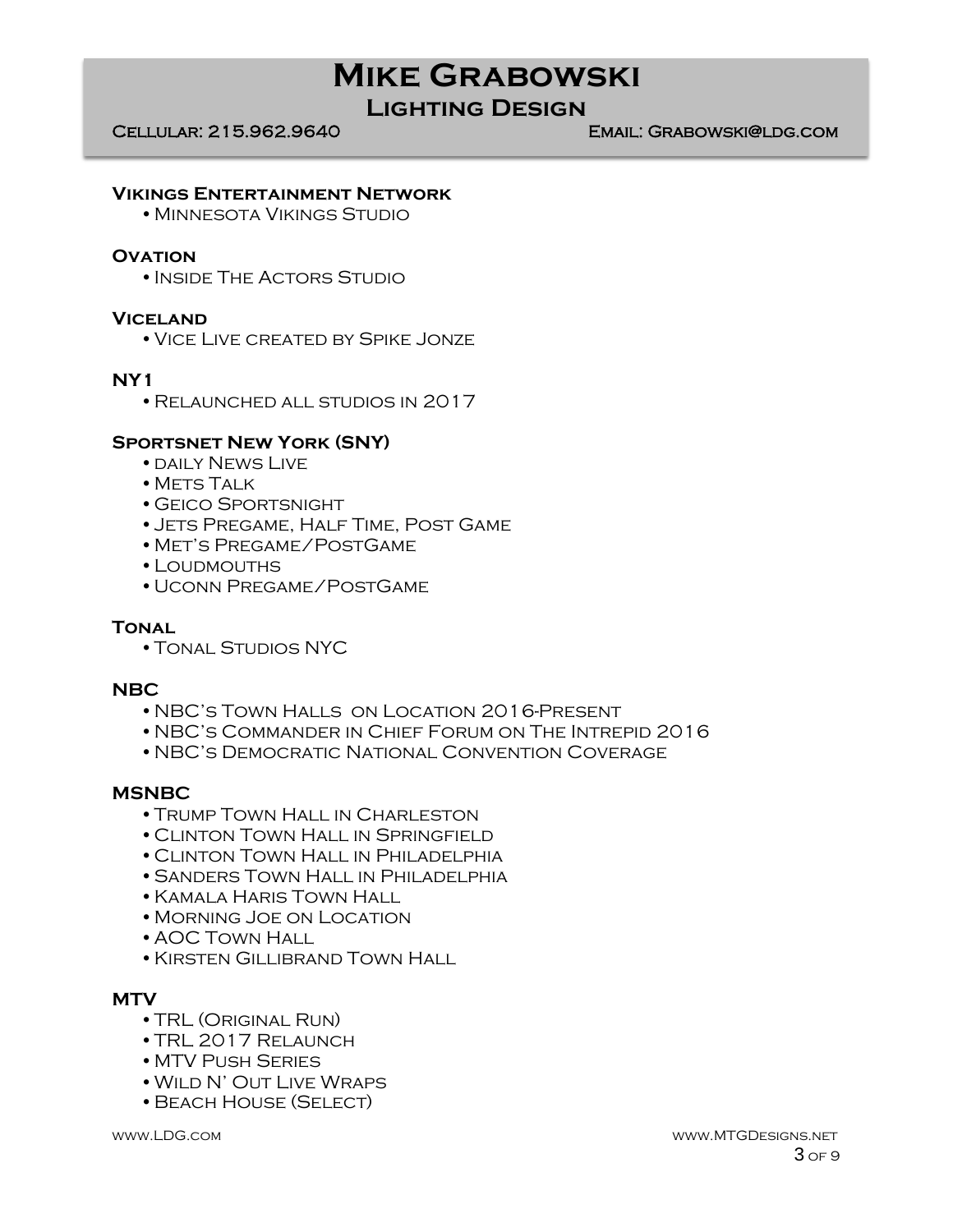## **Lighting Design**

Cellular: 215.962.9640 Email: Grabowski@ldg.com

- •Total Registration Live
- •Viacom Hollywood Studios Install
- •Total Arianna Live
- •Nikki & Sara Live
- •Failosophy
- •MTV NYE in NYC 2011
- •Lady Gaga Video Premire
- •2010-11 Times Square Studio Renovation to Low Power Lighting
- •MTV's New Year's Eve Bash 2010
- •MTV's 2010-2011 Snooki Ball Drop
- •The Seven
- •Rihanna Live Concert in Times Square
- •Kanye West Video Release
- •I Used To Be Fat Reunion
- •My Life As Liz
- •It's On With Alexa Chung (cycle 2)
- •The Hills/The City Finale 2009
- •MTV New Year's Eve Top 9 of '09
- •Teen Mom Reunion
- TEEN MOM 2 REUNION
- •16 & Pregnant: Life After Labor
- •No Easy Decision: Adoption Special
- TEEN DADS
- •Total Finale Live The Final TRL
- •New Afternoon's on MTV
- •Countdown to America's Best Dance Crew
- •Busted: Live
- •Busted: Countdown to Lockdown
- ENGAGED & UNDERAGE LIVE WEDDING IN TIMES SQUARE
- •Engaged & Underage Live Wedding:The Bridal Bowl
- •Exiled: Reunion
- •Summit on The Summit with Justin Timberlake
- •Choose or Lose Times Square
- •Jackass: 24 Hour Takeover
- •Making the Band 4 FInale
- •Making The Band 3 Finale: Live at The Hudson Theatre
- •Making the Band 2 Season Finale
- •Real World Las Vegas Reunion
- •Real World Cancun ReunioN
- •Real World Hollywood Reunion
- •Real World Sydney Reunion
- •Real World Battle Of The Ex's Reunion
- •Real World XX Reunion
- •Real World Brooklyn Reunion
- •Real World New Orleans Reunion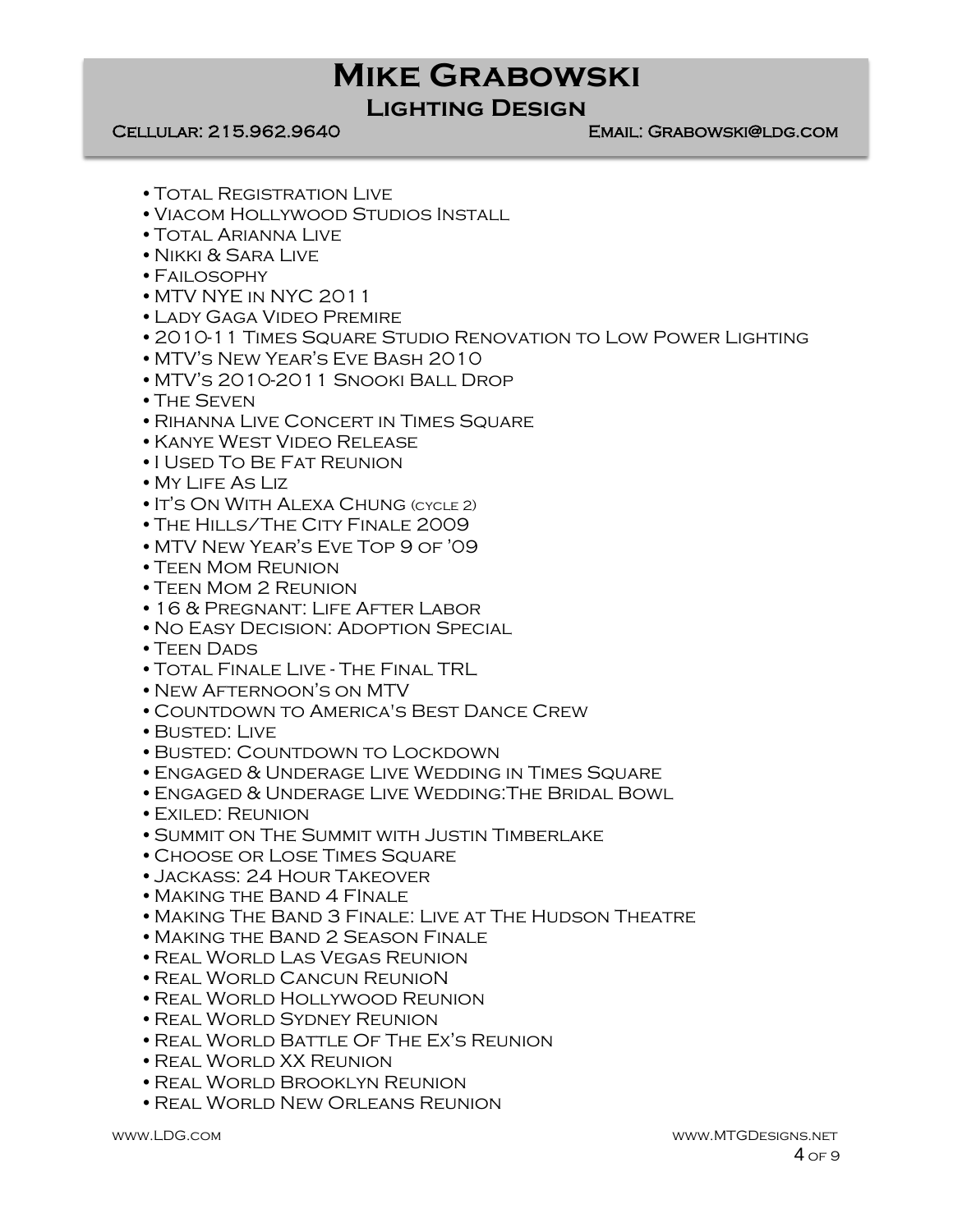**Lighting Design**

#### Cellular: 215.962.9640 Email: Grabowski@ldg.com

- •Real World / Road Rules Challenge: Freshmeat Reunion
- •Real World / Road Rules Challenge: The Ruins Reunion
- •Real World / Road Rules Challenge: The Island Reunion
- •Real World / Road Rules Challenge: The Gauntlet 3 Reunion
- •Big Ten
- VARIOUS PILOTS

#### •**VH-1**

- •VH1 Live
- •In Session Live
- •Best Week Ever
- •Jenny McCarthy Show (2013)
- •Top 40 TRL Moments
- •Love & Hip Hop Reunion New York
- •Love & Hip Hop Reunion– Atlanta
- •Love & Hip Hop Reunion Los Angeles
- •Love & Hip Hop Reunion Miami
- MOB WIVES REUNION

#### **Fuse**

- •Top 100 Sexiest Songs
- •The Hustle After PArty
- •Top 50
- •Top 100 Dance Songs
- •Top 100 Hip Hop Songs
- •Top 20 of 2011
- •Videos On Trial
- •Top 100 Collaborations

### **E!**

•The Fabulist

#### **Logo**

- •New Now Next Honors 2016
- •Cocktail and a Classic Season 1 Present
- •Various Roundtables

#### • **MTV 2**

- 
- •Uncommon Sense Season 1- Present
- •Off The Bat at The MLB Fancave
- •Sucker Free Countdown
- •Dew Circuit Breakout Finale 2007
- HOTTEST MC'S IN THE GAME
- •Yo! MTV Raps 2007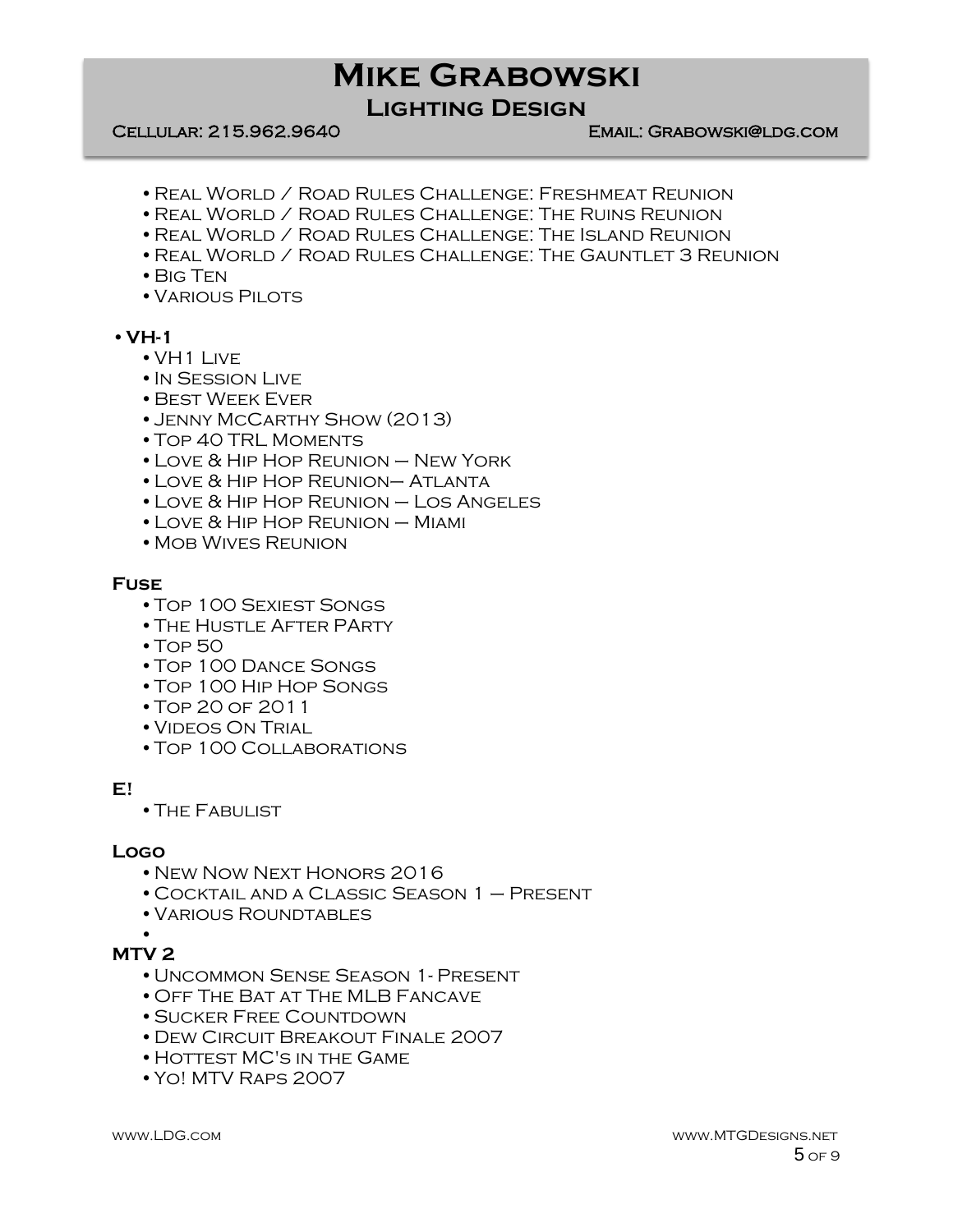# **Lighting Design**

Cellular: 215.962.9640 Email: Grabowski@ldg.com

#### **MTV Tres**

- •E.S.L with Carlos Santos
- •Toyota Concert Series
- MTV LIVE CONCERTS
- MI TOTAL REQUEST LIVE
- •MiTRL Awards 2007
- •Fashionistas
- •Paulina Rubio Concert

### **MTV Push**

- •Mike Posner
- •Far East Movement
- •Billie Eilish
- •Jade Bird
- $\bullet$  H.E.R.
- •Lil Xan
- •Grace Vanderwal
- •Kodi Shane
- •Lauv
- •Kyle
- NICK GRANT
- •Khalid
- •Bazzi
- •Chloe x Halle
- •Sigrid
- •Hayley Kiyoko
- •Jessie Reyez
- •Bishop Briggs
- •Why Don't We
- PRETTYMUCH
- TEE GRIZZLEY
- $•$  Sza

### **MTV World/Iggy**

- •Boa Live Concert From Times Square
- •Wonder Girls Live Concert From Times Square
- •Jin Live Concert From Times Square

### **MTV News**

- •Justin Bieber Livestream Concert
- •Jersey Shore Season Preview/Aftershows
- •Teen Mom Aftershow
- •16 & Pregnant Aftershow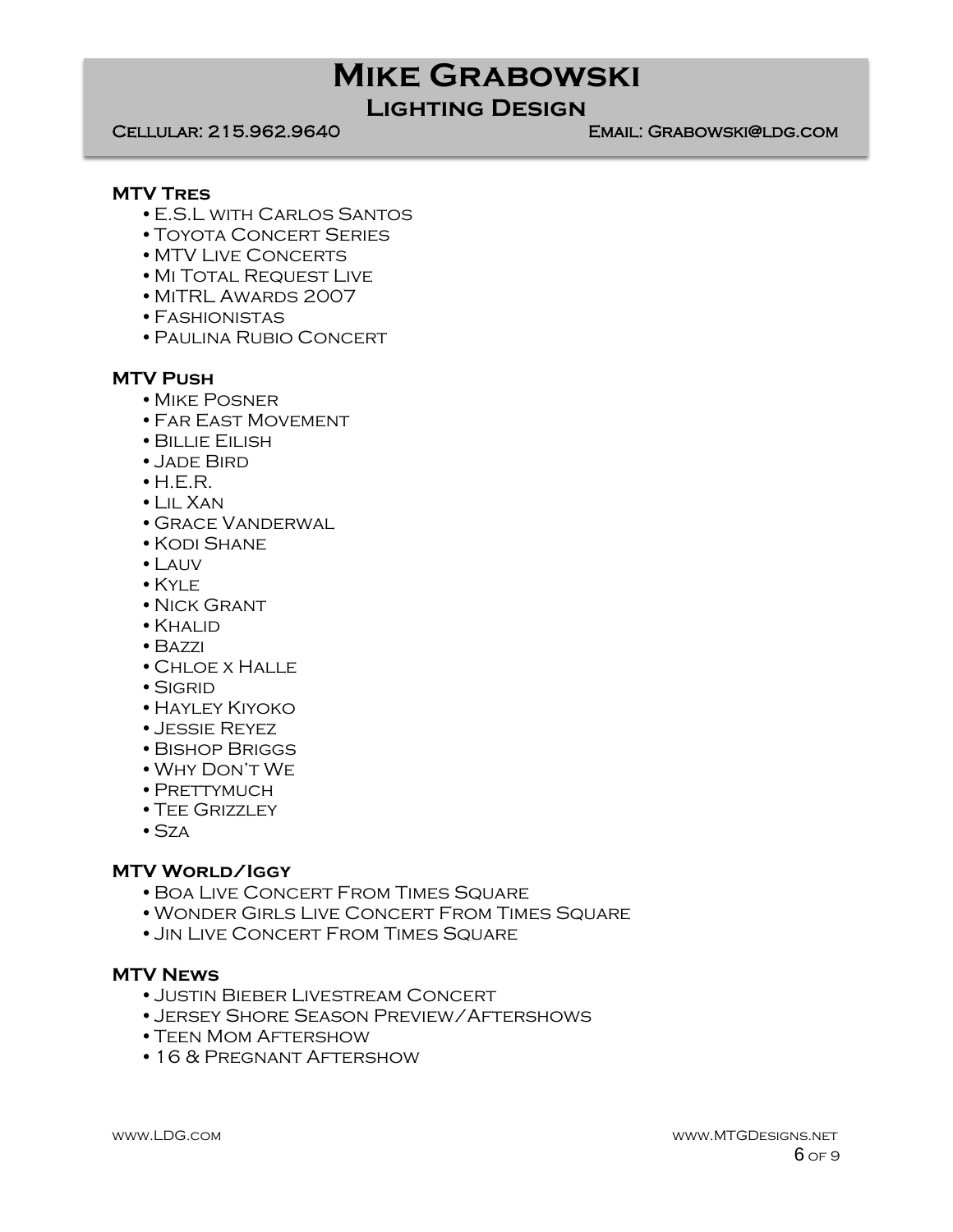## **Lighting Design**

Cellular: 215.962.9640 Email: Grabowski@ldg.com

#### **Nickelodeon**

- Nikelodeaon New Year's Eve Special
- NICK STUDIO 10
- 2010 WORLD WIDE DAY OF PLAY
- VARIOUS PILOTS

### **Fox**

- 2012 ELECTION NIGHT COVERAGE
- Fox & Friends on the Road at the RNC and DNC 2012

### **TLC**

• MOM, INC

### **Bravo Television**

- •BravoCon
- •Love Calling with Donny Deutsch
- •Various promos
- •Real Housewives of New York Reunions
- •Real Housewives of New Jersey Reunions
- •Real Housewives of Miami Reunions
- •Real Housewives of Potomac Reunions
- •Married To Medicine Reunions
- •Million Dollar Listings Reunions
- •Southern Charm Reunions
- •Summer House Reunions

### **Howard Stern On Demand**

- •Daily Show (Debuted on Sirius)
- •The Sybian Documentary
- •The Halloween Special
- •The Artie Lange Roast
- •The Gary Del'abate Roast
- •The Ralph Cirella Roast
- •The Ronnie Mund Roast
- •The Andy Dick Roast
- •The Daniel Carver Roast
- •Kill or Be Killed Comedy Special
- INSIDE THE PORN ACTORS STUDIO
- THE 9/11 RETROSPECTIVE
- •Ms. Howard TV

### **Spike TV**

- •Call of Duty: Black Ops 2 Video Game Launch
- •Spike CES All Access in Las Vegas
- •Spike All Access Weekly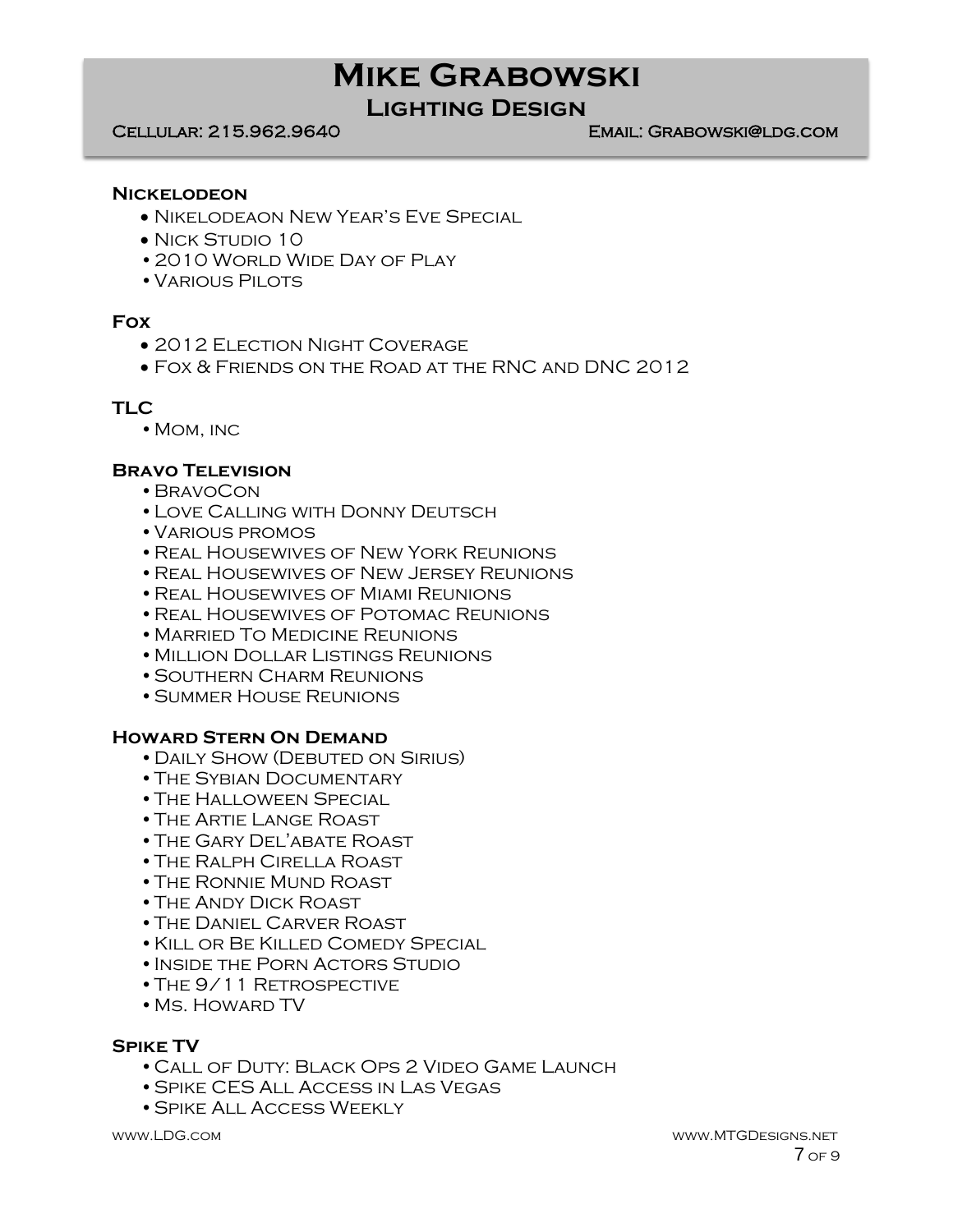## **Lighting Design**

#### Cellular: 215.962.9640 Email: Grabowski@ldg.com

- •Spike MMA Uncensored Live
- •30 Minutes To Midnight: Rockband 2 Countdown
- •Head 2 Head Live
- •Spike Madden Gras 2010
- •Halo Reach Live NYC Launch
- •Champions of Gaming 2010
- •Gears of War 3 Launch Event
- UNCHARTED 3

### **ABC News Now**

•Healthy Living Series

### **Fathom Events**

- •Lang Lang multicast from Verizon Hall, Kimmel Center
- •Glenn Back Live From San Antonio
- •Rosewater Premiere
- •Snowden Premeire

### **Co-Lighting Design**

#### **Howard Stern On Demand (With Dave Feldman)**

- •Daily Studio Show
- •Howard Stern Film Festival '06

#### **CBS College Sports Network**

- •College Sports Tonight
- •The Lemming Report
- •Inside College Football
- •CBS CS Halftime Report
- •Tony Berndhart Show

### **CNNfn**

- •CNN Money Morning
- •The Money Gang
- •The Biz
- •In The Money
- •Street Sweep
- MARKET CALL

#### **CNN**

- •Showbiz Tonight
- •Nancy Grace
- •Daybreak
- •The Dolans